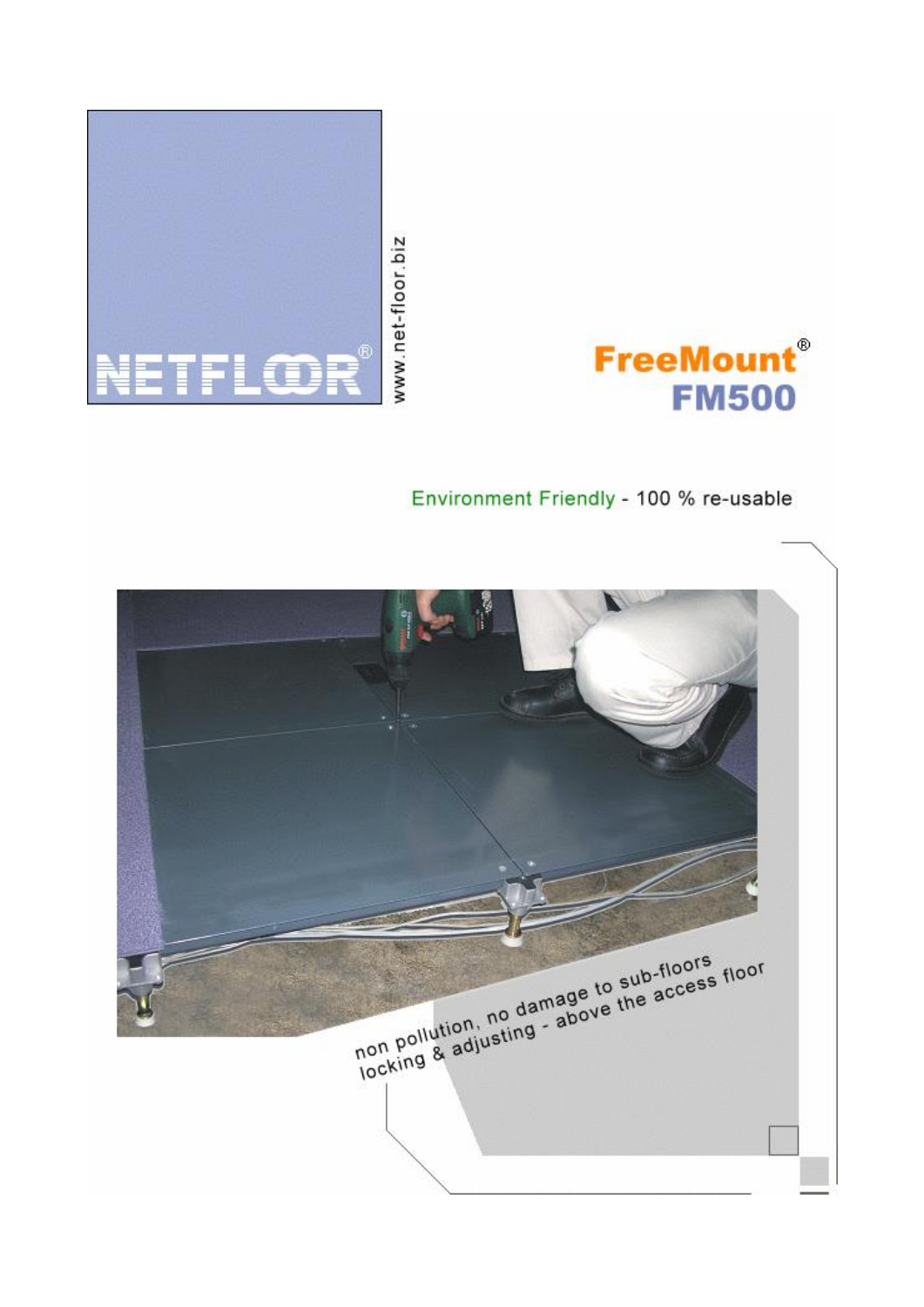# FreeMount FM500

# **User-Friendly and Environment Friendly**

**FreeMount** FM500 system is designing and developing especially for high-rise new office buildings, as well as for renovation and upgrading in old office and school, where efficient cable management, and environment protection are concerned.

The patented FM500 system comprises of special design FM-panel and FM-pedestal. For installation, the FM-pedestals are locked at corners of four FM-panels. There is no need to glue the pedestals on the sub-floor. By using of FM-pedestals, all locking and height adjustment are operated above the access floor. FM500 is a system of environment friendly and user-friendly, which provides easy cable management, non-pollution to subfloor, and cost-saving solution to the modern office and education applications.



(1) Corner-locking FM-Panels to FM-Pedestals (2) 8 mm diameter opening formed automatically



(3) Hexagon key-wrench stretching from top to adjust height

# **Environment Friendly ---**

- **100 % re-usable --** non glue to the sub-floors, all components are re-usable.
- **non pollution / no damage** to sub-floors

# **Cost-Saving --**

- **Labor-Saving --** adjusting height and fastening from top of access floor.
- **Suitable to install on all type of hard-surface, or resilient sub-floors --** The special FM-pedestal isn't limited to be installed on concrete slab. The system is suitable to install directly on old PVC tile, sheet vinyl, ceramic tile, marble, granites, and wood.





(4) Hexagon key-wrench fastening from top by mechanical tool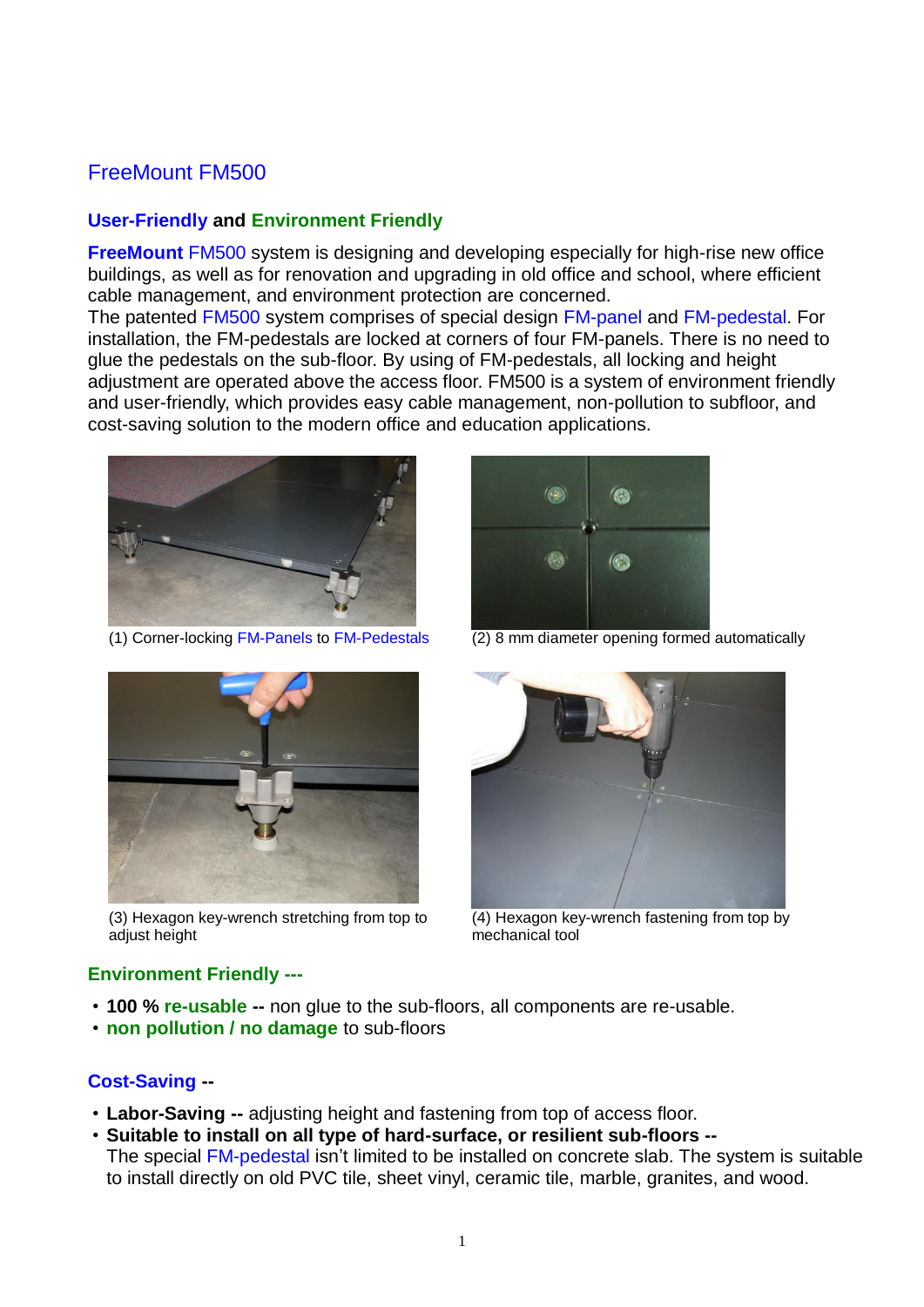# **Problems of conventional access floor systems**

Designing concept of access floors was originated from applications in computer/control room and factory, which requires high loading property, precise leveling, big capacity for running large pipes/cables, or under-floor air distribution. However, many of the standards set because of factories or laboratories are not needed in the offices, and, some may become disadvantages.

# **1. Pollute the sub-floors**

To secure the access floor structure, base-plate of pedestal have to adhere to the grounds. Adhesives applied on sub-floors are necessary step in installation. Pollution on sub-floors becomes inevitable.



Adhesive pollutes sub-floor

### **2. Damage sub-floor when removing pedestals**

In the event of re-location or renovation, pedestal shall be removed. Old PVC tile or slab will be damaged





The adhesives damage sub-floors when removing pedestal

|                                                                                         | <b>Netfloor</b><br><b>FreeMount FM500</b>                         | <b>Conventional</b><br>access floor systems                       |  |
|-----------------------------------------------------------------------------------------|-------------------------------------------------------------------|-------------------------------------------------------------------|--|
| <b>Fire Safety</b>                                                                      | Non-combustible                                                   | Non-combustible                                                   |  |
| Environment protection:<br>Re-usable<br>Pollution to sub-floors<br>Damage to sub-floors | 100% re-usable<br>no<br>no                                        | $85 \sim 90\%$ re-usable<br>yes<br>yes                            |  |
| Height adjustment                                                                       | above the access floor                                            | under the access floor                                            |  |
| System locking                                                                          | above the access floor                                            | under the access floor                                            |  |
| System weight                                                                           | avg. 36 ~ 38 kg / $m^2$                                           | avg. $36 \sim 46$ kg / m <sup>2</sup>                             |  |
| Easy and quick installation                                                             | yes                                                               | fair                                                              |  |
| Re-location cost                                                                        | low                                                               | high                                                              |  |
| Loading property                                                                        | light to medium traffic,<br>good for general office<br>and school | light to heavy traffic,<br>good for factory,<br>office and school |  |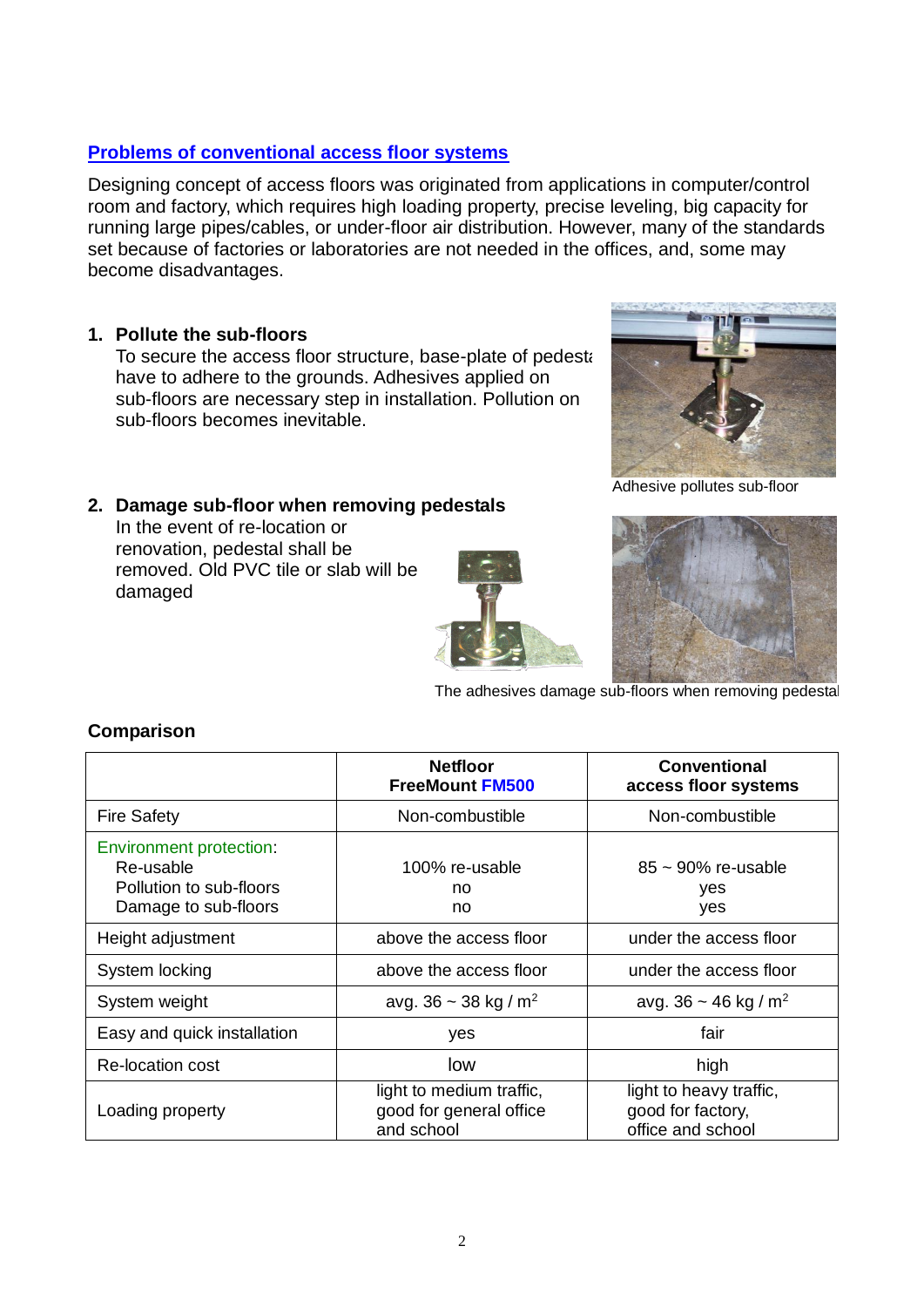# **The System**

## **1. FM-panel** (FM501)

Steel cementitious access panel of 4 mm radius notch at four angles. The hollow structure FM-Panel is steel welded form with 4 locking holes at corners to allow corner-locking by FM-pedestal. After completion of corner-locking, 8 mm diameter opening formed automatically.

**2. Outlet panel** (FM502): steel cementitious access panel with 2-side openings for cable extension. The 2-side openings are concealed by FM-lids which allow cables exit from the openings, and as protector to cables.

**aluminum head-set**: Factory assembled head-set consists of rubber-pad with round opening at top, socket-set-screw embedded underneath rubber-pad at inside top, to allow locking to pedestal-set.



**column-set:** factory assembled column-set. composed of steel stud, plastics buffer, and steel bottom-screw. Spin column-set onto headset to form pedestal set. Available for installation at finish floor height 75 ~ 200 mm





(1) Corner lock access panels onto pedestal headset by mechanical tool





(2) 8 mm diameter opening formed (3) install FM-pedestal at field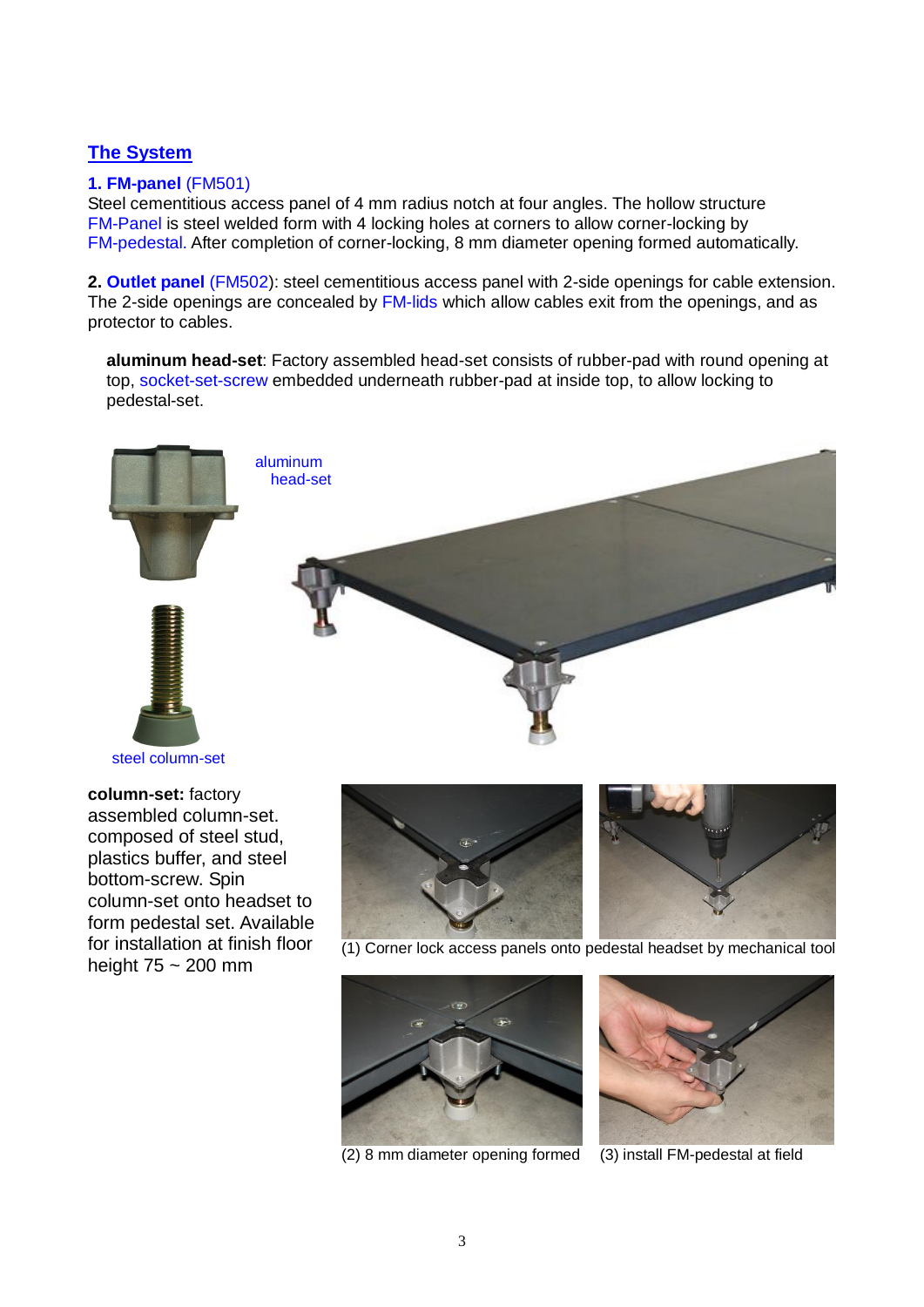#### **3. FM Pedestal** for field installation:

Consisted of aluminum head-set and column-set. After corner-locking to the FM-Panels, height adjustment (using 5 mm hexagon key-wrench) and final fastening (using 6 mm hexagon key-wrench) are made through the opening at top of the pedestal.





FM-pedestal details FM-pedestal

4. **FR-Pedestal:** for perimeters and as supporter. When using at starting row, conceal FR-pedestal under FM501 and locking from top. When using as supporter under cutting pieces, adhere FM-pedestal under cutting panels by double-side foam tape.







(4) Continuous installation at field (5) 5 mm hexagon key wrench for height-adjustment and final check-up, clockwise upward, counter-clockwise downward. Turn pedestal until feeling gently grounding at the sub-floor.





(6) FR-pedestal installed at perimeter (7) Last step to fasten by 6 mm hexagon key wrench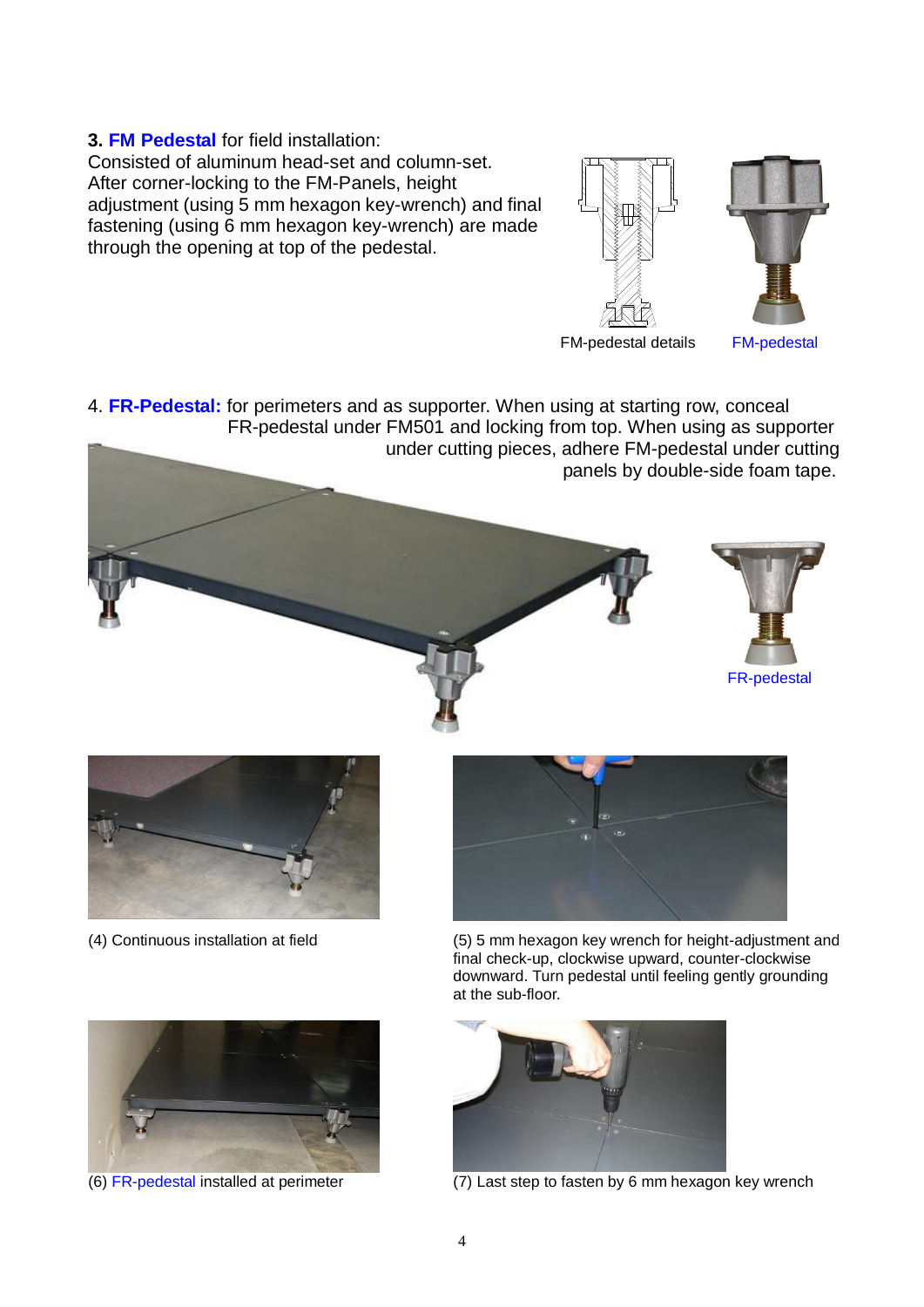# **Cable Extension**

FM502 outlet panel is designed for easy cable exit from the 2-side opening. The FM-lids conceal 2-side openings of the outlet panel. To exit data / power cables, remove the cable protector, cut carpet to size of the cable protector, fix protector upward to allow cable exiting. FM-lide exiting.

### **single exit**

Each outlet panel has two openings at two sides, which concealed by two FM-lids. Turn opening to nearest location of workstation, remove cable protector, cut carpet to allow cable exiting from the access floors. For large amount cable exit, remove FM-lid (opening 23 mm X 26 mm)

#### **dual exit**

When a workstation needs 2 power cables plus more than 2 data wires, install FM502 outlet panels by same direction to compose dual exit (see pictures at right). For large amount exit, remove both

FM-lid (opening 46 mm X 26 mm). For dual exit dual exits for power cables and

#### **Utility Floor Box**

- (1) SB90 floor box: power 220 volts  $3 \sim 4$  compartments cover plate size 350 mm x 215 mm
- (2) SB603 box: power 110 volts 3 data jacks, 2 power sockets **cover plate size 247 mm x 154 mm**

Cut FM501 panel to required size at side. Cut carpet tile to fit base floor box base-tray. Install base-tray, then fasten face cover on base-tray. Bond top of FR-pedestals by double-side foam tape to install and bond underneath cutting borders as supporter.

(3) FM500 also accommodates all type of locally available floor box

data wires

















 $\overline{\phantom{a}}$ cut carpet for single  $FM$ -lid exits up to  $5 \sim 6$  data wires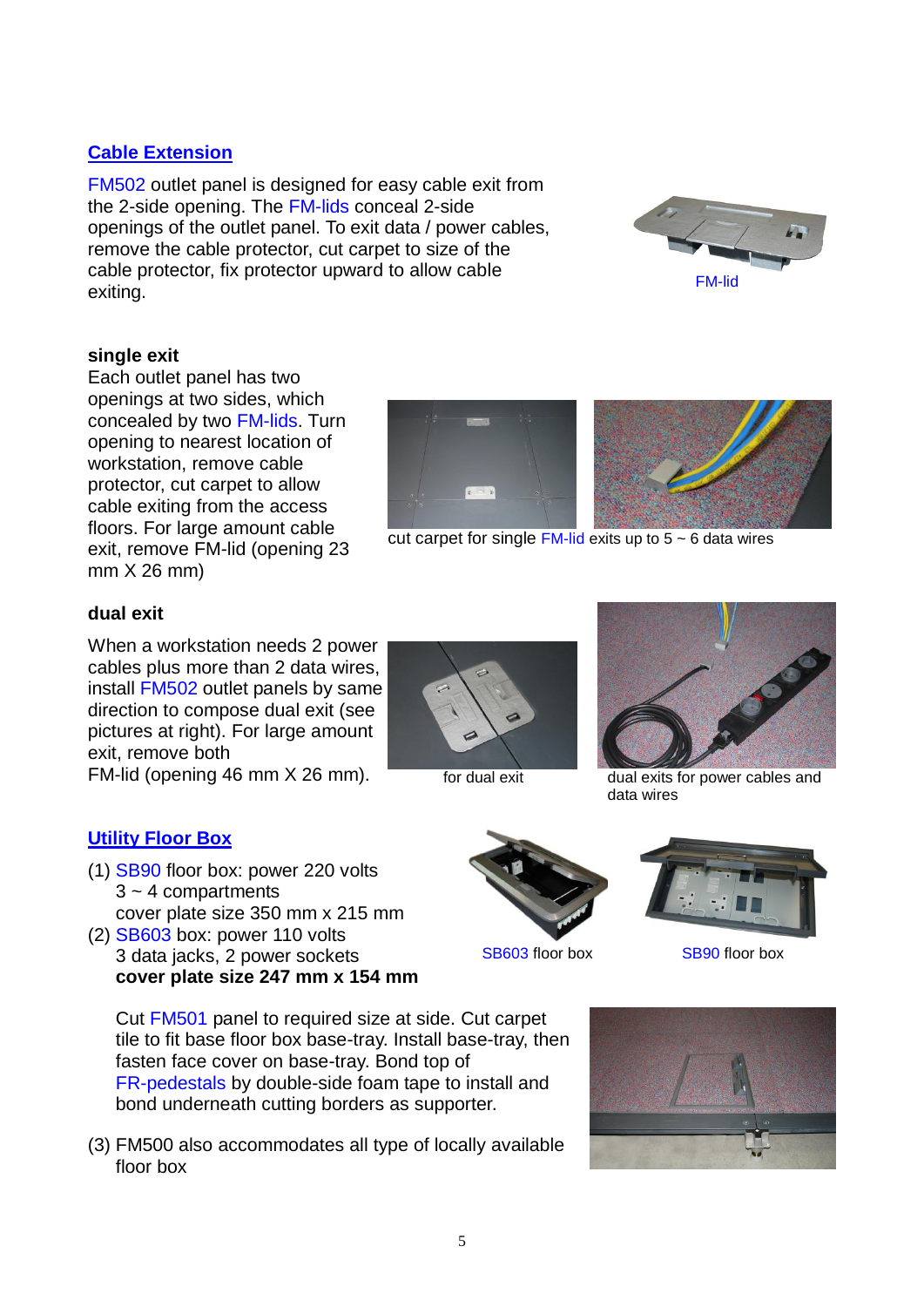# **Specifications -- FM500**

FreeMount FM500 system comprises of FM-501 access panel, FM-502 outlet panel, FM-Pedestal, FR-Pedestal, and all necessary accessories.

**System:** Netfloor FreeMount FM500 **Module set:** 500 mm x 500 mm **System height**: 75 mm ~ 200 mm **System weight:** avg. 36 ~ 38 kg / per sq. meter **Flammability:** non-combustible **Loading property**

|                             | Concentration load                           | Concentrate ultimate load | Uniform load |
|-----------------------------|----------------------------------------------|---------------------------|--------------|
| FM500-3000                  | $3.0 \text{ kN} < 2.5 \text{ mm}$ depression | $>6.0$ kN                 | 12 kN $/m2$  |
| FM500-4500<br>(Special Run) | $4.5$ kN $< 2.5$ mm depression               | $> 9.0$ kN                | 20 kN $/m2$  |

#### **Main Components:**

FM501 access panel: size 500 mm x 500 mm, thickness 28 mm,

Welded form full steel, top plate 0.6 mm thickness, bottom plate 0.6 mm thickness, corrosion resistance treatment by powder-coating. 4 mm radius notch at angles of the panel.

#### FM502 outlet panel:

size 500 mm x 500 mm, thickness 28 mm, with 23 mm x 26 mm opening at two sides. Welded form steel cementitious access panel, corrosion resistance treatment by powder coating. 4 mm radius notch at angles of the panel. For office and school application, standard composition of access panels is 9 x FM501 plus 1 x FM502, i.e. one piece FM502 for 2.5 sq. meters.

FM-lid: to conceal openings at 2-sides of FM-502, and as exit for cables extension from access floors. Made of re-enforced polycarbonate plus ABS. Each FM-lid shall be capable to exit five 5 mm diameter data wires, or two 7 mm diameter power cable.

FM-Pedestal: consists of headset and column-set.

- headset: aluminum headset for corner-locking by access panels . Rubber-pad at top, and 6 mm hollow hexagon socket-set-screw embedded at upper inside.
- column-set: 16 mm diameter special steel stud, by 5 mm hexagon notch at top of the column. 11 mm height half cone-shape plastics at bottom, holding by flat-head screw which locking onto steel stud at bottom.

FR-pedestal: for perimeters installation, and as supporter under access panel, composed of flat-top aluminum head-set and steel column-set.

**Height adjustment:** by using 5 mm hexagon key wrench to adjust from top.

**System fastening:** by using 6 mm hexagon key wrench to fasten socket-set-screw onto column-set mechanically from top.

#### **Accessories:**

Utility floor box, PVC trim to seal cutting panel, fastening screw, and all accessories shall be supplied by the manufacturer or approved equivalent.

#### **Applications:**

The system shall be light-weight, non-glue to sub-floors, fastening and height adjusting above the access floors, and be suitable to install on all type hard or resilient sub-floors such as concrete slab, PVC tile, sheet vinyl, granite, marble, ceramic tile, and etc.

#### **Environment Protection:**

The system shall be non-glue installation, non-pollution to sub-floors. In the event of re-location, the system shall be 100% re-usable, and no pollution, no damage to original sub-floor.

# **Floor Coverings:**

Floor coverings shall be commercial rate modular carpet tile, or commercial rate vinyl tile thickness not less than 4.5 mm.